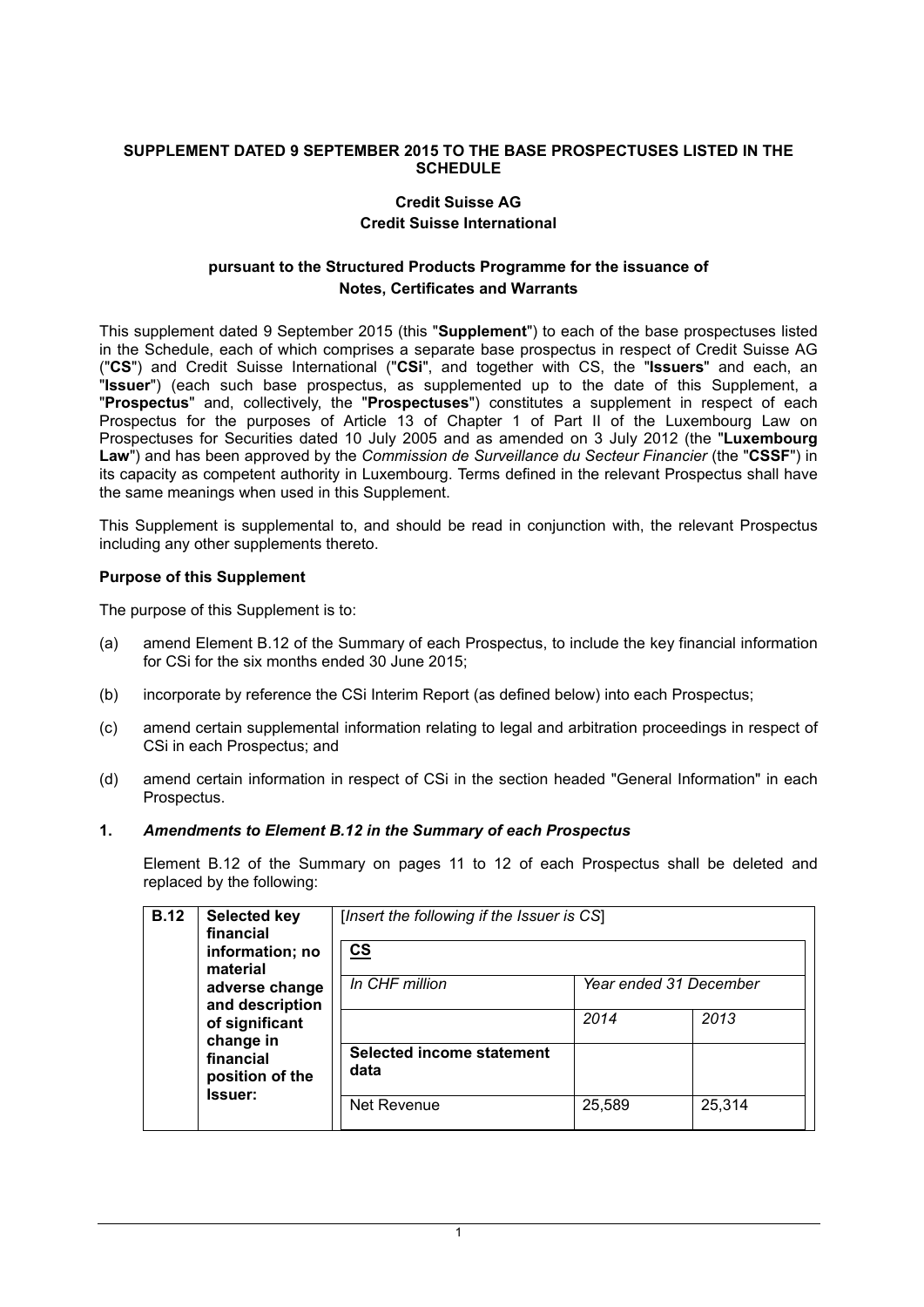| Total operating expenses                              | 22,503                                       | 21,567                    |  |
|-------------------------------------------------------|----------------------------------------------|---------------------------|--|
| Net income                                            | 1,764                                        | 2,629                     |  |
| Selected balance sheet data                           |                                              |                           |  |
| <b>Total assets</b>                                   | 904,849                                      | 854,429                   |  |
| <b>Total liabilities</b>                              | 860,208                                      | 810,797                   |  |
| <b>Total equity</b>                                   | 44,641                                       | 43,632                    |  |
| In CHF million                                        | Six months ended 30 June<br>(unaudited)      |                           |  |
|                                                       | 2015                                         | 2014                      |  |
| Selected income statement<br>data                     |                                              |                           |  |
| Net Revenue                                           | 13,345                                       | 13,017                    |  |
| Total operating expenses                              | 10,358                                       | 11,900                    |  |
| Net income                                            | 1,917                                        | 305                       |  |
|                                                       | Six<br>months<br>30<br>ended<br>2015<br>June | Year ended<br>31 December |  |
| Selected balance sheet data                           | (unaudited)                                  | 2014                      |  |
| <b>Total assets</b>                                   | 862,499                                      | 904,849                   |  |
| <b>Total liabilities</b>                              | 819,658                                      | 860,208                   |  |
| <b>Total equity</b>                                   | 42,841                                       | 44,641                    |  |
| [Insert the following if the Issuer is CSi]           |                                              |                           |  |
| CSi*                                                  |                                              |                           |  |
| In USD million                                        | Year ended 31 December                       |                           |  |
|                                                       | 2014                                         | 2013                      |  |
| <b>Selected consolidated</b><br>income statement data |                                              |                           |  |
| Net Revenue                                           | 1,144                                        | 1,654                     |  |
| Total operating expenses                              | (1, 551)                                     | (1,713)                   |  |
| Loss before taxes                                     | (407)                                        | (59)                      |  |
| Net loss                                              | (995)                                        | (539)                     |  |
| <b>Selected consolidated</b>                          |                                              |                           |  |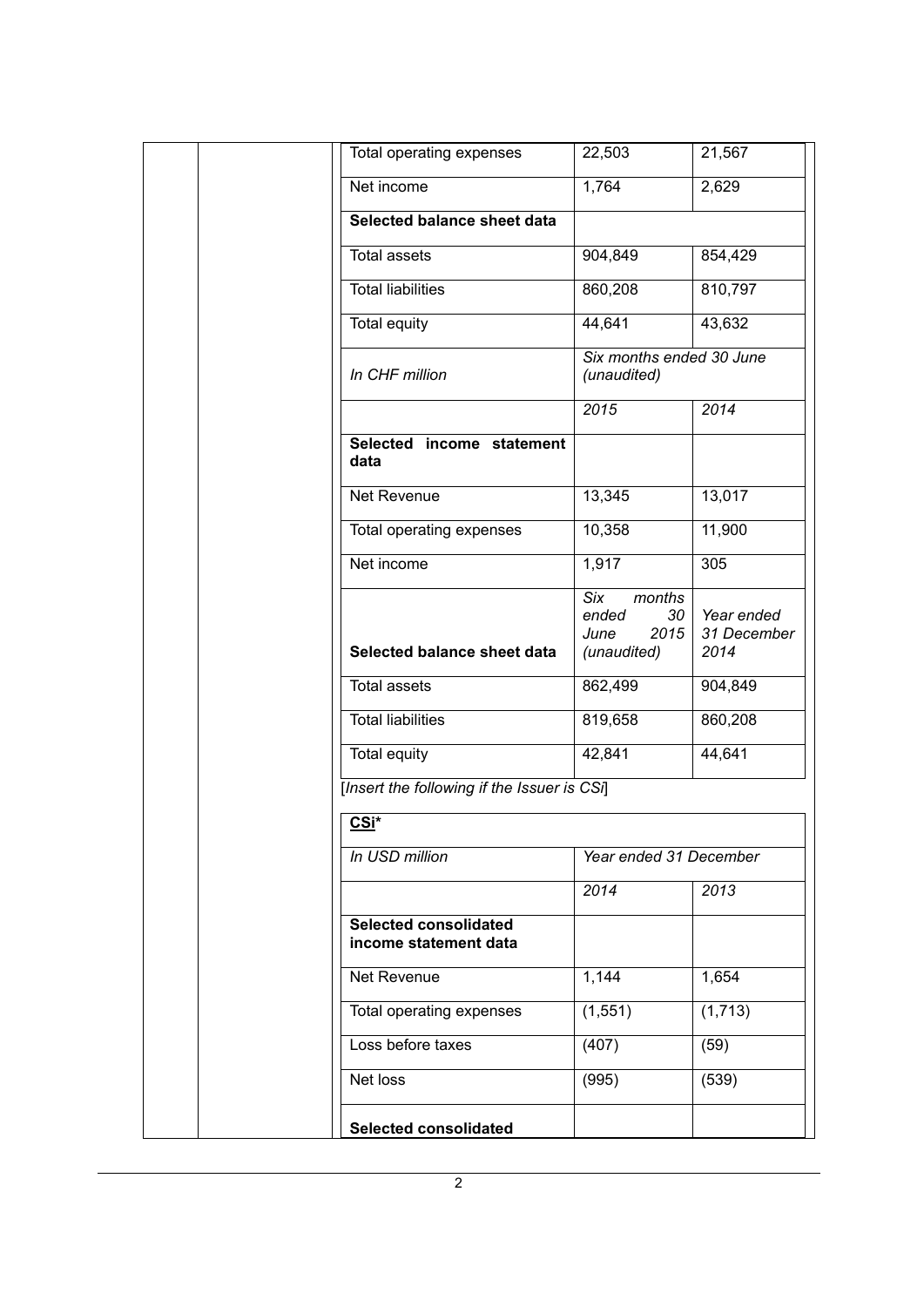| balance sheet data                                                                                                                                        |                                               |                           |
|-----------------------------------------------------------------------------------------------------------------------------------------------------------|-----------------------------------------------|---------------------------|
| <b>Total assets</b>                                                                                                                                       | 548,137                                       | 515,733                   |
| <b>Total liabilities</b>                                                                                                                                  | 524,108                                       | 490,705                   |
| Total shareholders' equity                                                                                                                                | 24,029                                        | 25,028                    |
| In USD million                                                                                                                                            | Six months ended 30 June<br>(unaudited)       |                           |
|                                                                                                                                                           | 2015                                          | 2014                      |
| Selected consolidated<br>income statement data                                                                                                            |                                               |                           |
| Net Revenue                                                                                                                                               | 1,214                                         | 882                       |
| Total operating expenses                                                                                                                                  | (1,041)                                       | (781)                     |
| Profit before taxes                                                                                                                                       | 173                                           | 101                       |
| Net profit/(loss)                                                                                                                                         | 100                                           | (371)                     |
|                                                                                                                                                           | Six months<br>ended 30<br>June<br>(unaudited) | Year ended<br>31 December |
| <b>Selected consolidated</b><br>balance sheet data                                                                                                        | 2015                                          | 2014                      |
| <b>Total assets</b>                                                                                                                                       | 452,959                                       | 548,137                   |
| <b>Total liabilities</b>                                                                                                                                  | 428,828                                       | 524,108                   |
| Total shareholders' equity                                                                                                                                | 24,131                                        | 24,029                    |
| *This key financial information<br>is for CSi and its subsidiaries                                                                                        |                                               |                           |
| [Insert for CS only:                                                                                                                                      |                                               |                           |
| There has been no material adverse change in the prospects of the<br>Issuer and its consolidated subsidiaries since 31 December 2014.                     |                                               |                           |
| Not applicable; there has been no significant change in the financial<br>position of the Issuer and its consolidated subsidiaries since 30<br>June 2015.] |                                               |                           |
| [Insert for CSi only:                                                                                                                                     |                                               |                           |
| There has been no material adverse change in the prospects of the<br>Issuer and its consolidated subsidiaries since 31 December 2014.                     |                                               |                           |
| Not applicable; there has been no significant change in the financial<br>position of the Issuer and its consolidated subsidiaries since 30<br>June 2015.] |                                               |                           |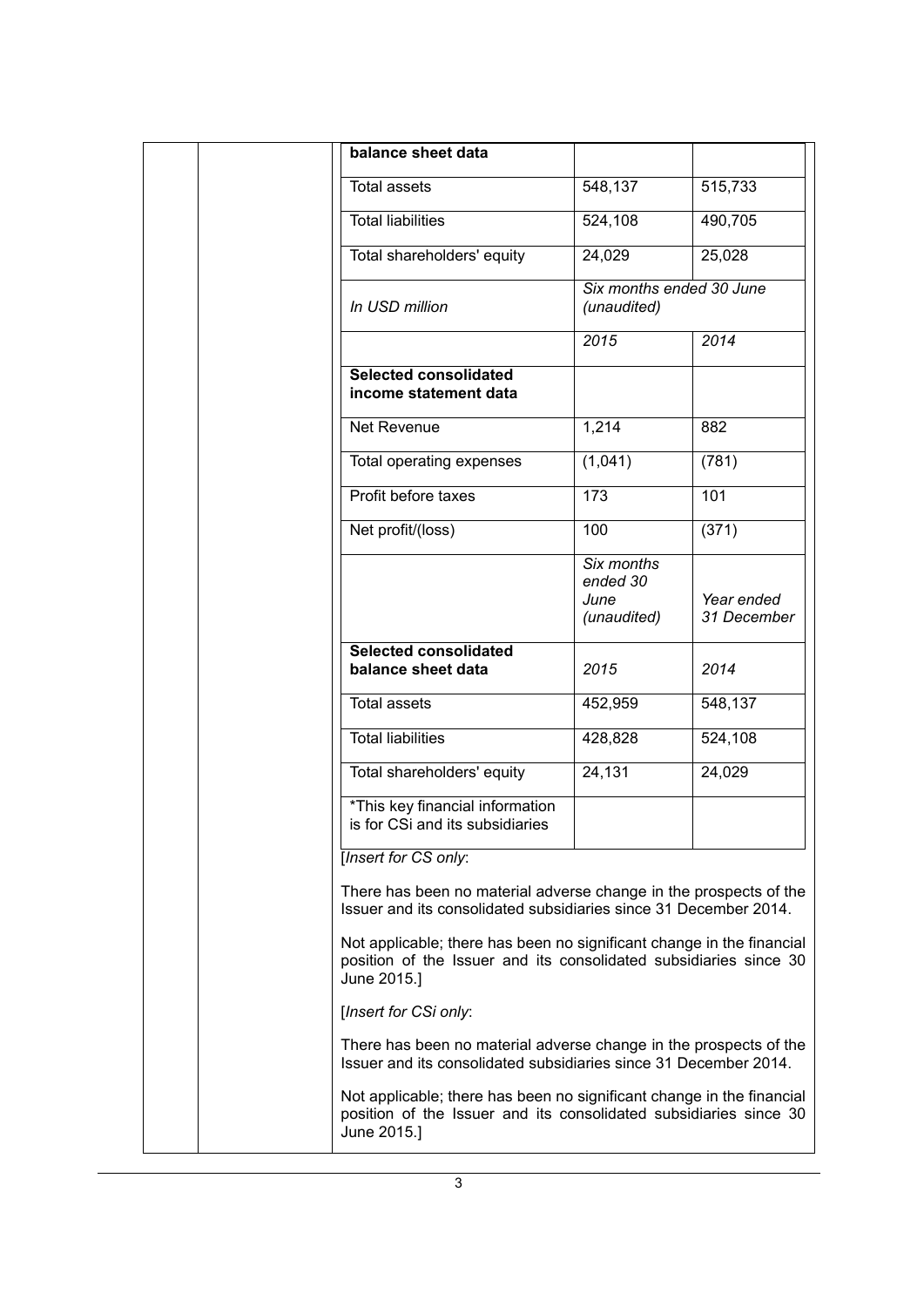### **2.** *Incorporation of information by reference in each Prospectus*

This Supplement incorporates by reference into each Prospectus the 2015 Interim Report of CSi, which contains the unaudited consolidated financial statements of CSi as at and for the six months ended 30 June 2015, and a review report of CSi's auditors (the "**CSi Interim Report**").

The table below sets out the relevant page references for the information incorporated by reference in respect of CSi in each Prospectus:

| <b>Section</b><br><b>Number</b> | <b>Section Heading</b>                                                                                                | <b>Sub-heading</b>                                                                                                          | Page(s)<br>of the<br><b>PDF</b> file |  |  |  |
|---------------------------------|-----------------------------------------------------------------------------------------------------------------------|-----------------------------------------------------------------------------------------------------------------------------|--------------------------------------|--|--|--|
| <b>CSi Interim Report</b>       |                                                                                                                       |                                                                                                                             |                                      |  |  |  |
|                                 | <b>Credit Suisse International</b>                                                                                    |                                                                                                                             | 3                                    |  |  |  |
|                                 |                                                                                                                       | Interim Management Report for the Six Months Ended 30 June 2015                                                             | 4 to 7                               |  |  |  |
|                                 | <b>Statement of Directors' Responsibilities</b>                                                                       |                                                                                                                             | 8                                    |  |  |  |
|                                 | (Unaudited)                                                                                                           | Financial Statements for the six months ended 30 June 2015                                                                  | 9 to 12                              |  |  |  |
|                                 |                                                                                                                       | Consolidated<br>Condensed<br>Interim<br>Statement of Profit or Loss for the six<br>months ended 30 June 2015 (Unaudited)    | 9                                    |  |  |  |
|                                 |                                                                                                                       | Statement of Profit or Loss and Other<br>Comprehensive Income for the six months<br>ended 30 June 2015 (Unaudited)          | 9                                    |  |  |  |
|                                 |                                                                                                                       | Consolidated<br>Condensed<br>Interim<br>Statement of Financial Position as at 30<br>June 2015 (Unaudited)                   | 10                                   |  |  |  |
|                                 |                                                                                                                       | Condensed<br>Consolidated<br>Interim<br>Statement of Changes in Equity for the six<br>months ended 30 June 2015 (Unaudited) | 11                                   |  |  |  |
|                                 |                                                                                                                       | Condensed<br>Consolidated<br>Interim<br>Statement of Cash Flows for the six<br>months ended 30 June 2015 (Unaudited)        | 12                                   |  |  |  |
|                                 | Notes to the Condensed Consolidated Interim Financial Statements for<br>the Six Months Ended 30 June 2015 (Unaudited) |                                                                                                                             |                                      |  |  |  |
|                                 |                                                                                                                       | Independent Review Report to Credit Suisse International                                                                    | 46                                   |  |  |  |

Any information not listed above but included in the documents incorporated by reference herein is given for information purpose only and is not required by the relevant annexes of the Commission Regulation 809/2004/EC, as amended.

Any non-incorporated part of a document referred to herein are either deemed not relevant for the investor or are otherwise covered elsewhere in the relevant Prospectus.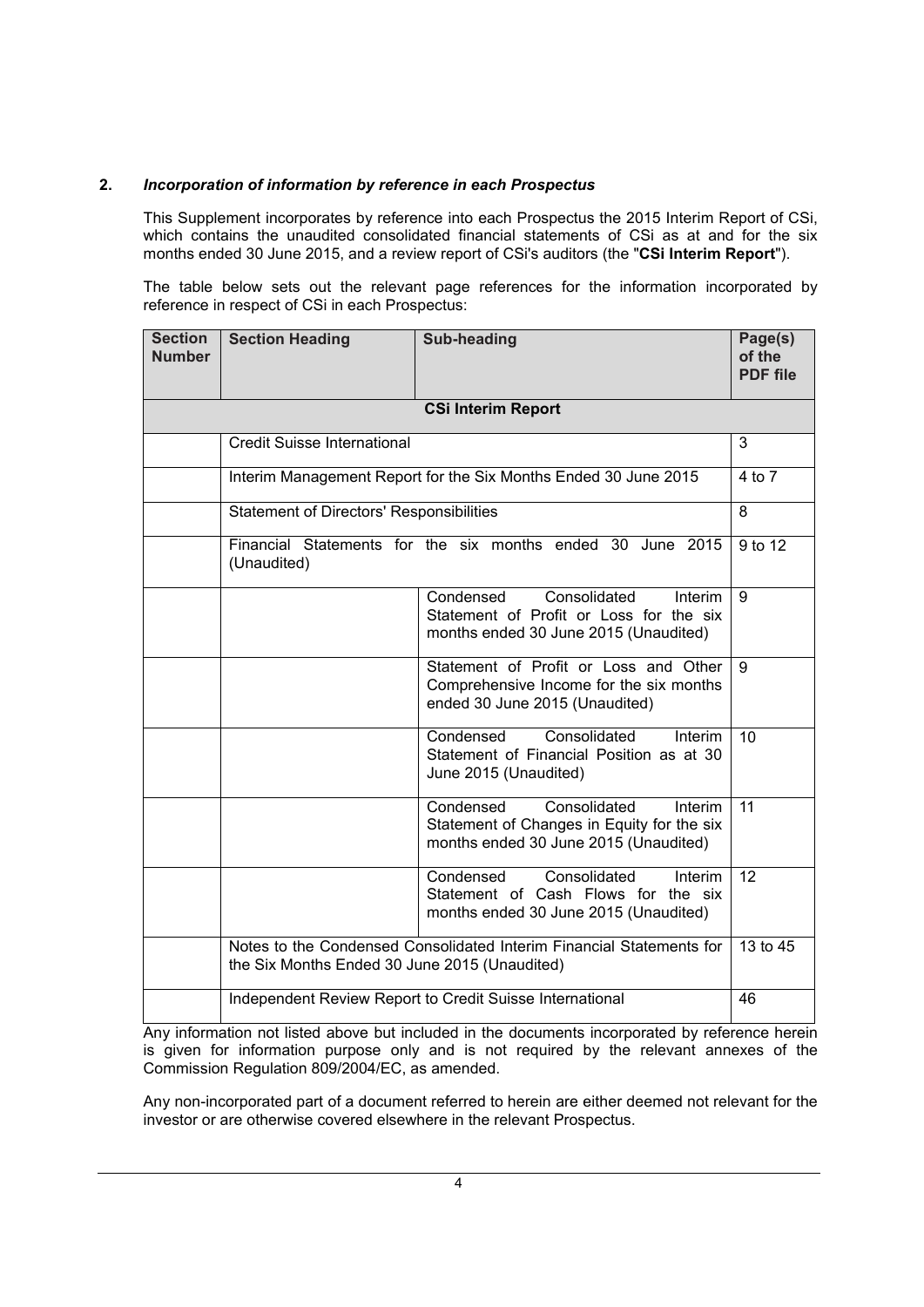# **3.** *Supplemental information relating to legal and arbitration proceedings in respect of CSi in each Prospectus*

The information in the section entitled "Credit Suisse International" in each Prospectus shall be supplemented by deleting the section headed "Legal and Arbitration Proceedings" on (i) pages 446 to 447 of the Trigger Redeemable and Phoenix Securities Base Prospectus, (ii) pages 454 to 455 of the Put and Call Securities Base Prospectus, (iii) pages 417 to 418 of the Reverse Convertible and Worst of Reverse Convertible Securities Base Prospectus, and (iv) pages 432 to 433 of the Bonus and Participation Securities Base Prospectus and replacing it with the following:

### "**Legal and Arbitration Proceedings**

During the last 12 months there have been no governmental, legal or arbitration proceedings which may have, or have had in the past, significant effects on the financial position or profitability of CSi, and CSi is not aware of any such proceedings being either pending or threatened, except as disclosed below:

# 1. **European Commission Statement of Objections re CDS**

In July 2013, the Directorate General for Competition of the European Commission ("**DG Comp**") issued a Statement of Objections ("**SO**") to various entities of thirteen CDS dealer banks, certain market entities and the International Swaps and Derivatives Association, Inc. ("**ISDA**") in relation to its investigation into possible violations of competition law by certain CDS market participants. Certain Credit Suisse entities were among the named bank entities. The SO marks the commencement of enforcement proceedings in respect of what DG Comp alleges were unlawful attempts to prevent the development of exchange traded platforms for CDS between 2006 and 2009.

# 2. **US Antitrust Class Action re CDS**

Certain Credit Suisse entities, as well as other banks, have been named in civil litigation in the US, currently pending in the US District Court for the Southern District of New York. In August 2015, Credit Suisse and the class action plaintiffs reached an agreement in principle to settle the action. The settlement is subject to the execution of formal settlement documentation and court approval. Further, Credit Suisse (USA), Inc. has received civil investigative demands from the United States Department of Justice.

# 3. **Rosserlane and Swinbrook v Credit Suisse International**

CSi is the defendant in English court litigation brought by Rosserlane Consultants Limited and Swinbrook Developments Limited (the "claimants"). The litigation relates to the forced sale by CSi in 2008 of Caspian Energy Group LP ("**CEG**"), the vehicle through which the claimants held a 51 per cent. stake in the Kyurovdag oil and gas field in Azerbaijan. CEG was sold for USD 245m following two unsuccessful M&A processes. The claimants allege that CEG should have been sold for at least USD 700m. CSi is vigorously defending the claims, which it believes are without merit. The trial commenced in October 2014 and on 20 February 2015 the case was dismissed and judgment given in favour of CSi. The claimants are now appealing the judgment.

4. On 21 October 2014 the European Commission announced it had entered into a settlement with various Credit Suisse entities including CSi in relation to its findings that Credit Suisse, UBS, RBS and JP Morgan had operated a cartel on bid-ask spreads of Swiss Franc interest rate derivatives in the European Economic Area in the period from May to September 2007. The Commission imposed a fine of EUR 9,171,000 on the Credit Suisse entities.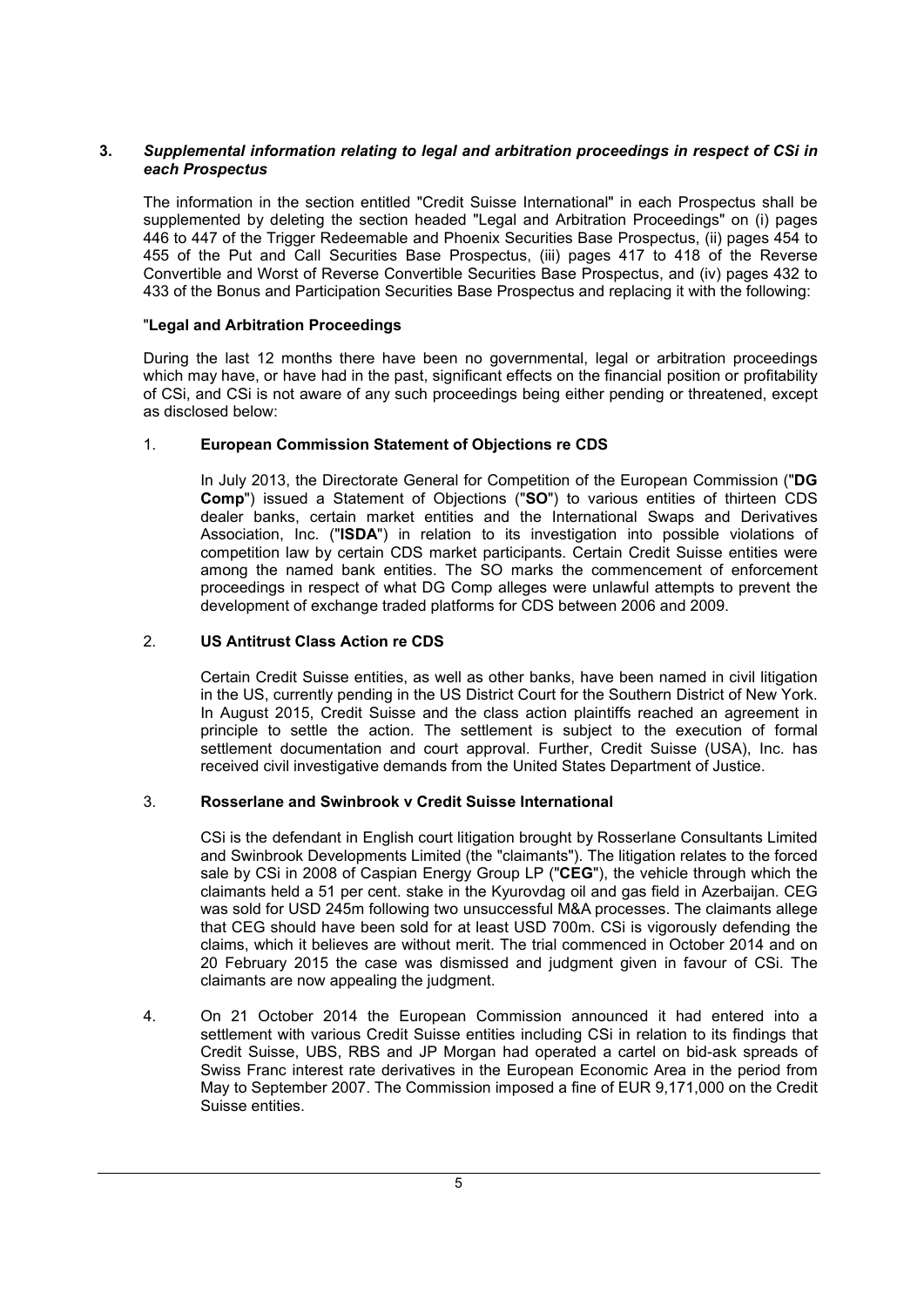- 5. CSi is defending a EUR 170 million clawback claim brought by the Winding Up Committee ("**WUC**") of Kaupthing Bank hf in the District Court of Reykjavik, Iceland. The claim relates to the issuance of ten credit linked notes issued in 2008, which the WUC is seeking to challenge under various provisions of Icelandic insolvency law in order to claw back funds paid to CSi. The WUC is also claiming significant penalty interest under Icelandic law. CSi argues that the purchase of the credit linked notes is governed by English law, which does not provide a legal basis for such clawback actions. In October 2014, the Court of the European Free Trade Association States issued a non-binding decision supporting the Issuer's position that the governing law of the transactions is relevant. Separately, CSi is pursuing a claim for USD 226 million in the District Court of Reykjavik, Iceland against Kaupthing Bank hf's WUC in order to enforce certain security rights arising under a 2007 structured trade. CSi acquired the security rights following Kaupthing Bank hf's insolvency in 2008. A trial of both matters is currently expected to take place in 2017.
- 6. CSi is the defendant in German court litigation brought by Stadtwerke Munchen GmbH, a German water utility company (the "**claimant**"). The litigation relates to a series of interest rate swaps entered into between 2008 and 2012. The claimant alleges breach of an advisory duty to provide both investor and investment-specific advice, including in particular a duty to disclose the initial mark-to-market value of the trades at inception. The claimant seeks damages of EUR 12 million, repayment of EUR 130 million of collateral held by CSi and release from all future obligations under the trades. A preliminary hearing has been scheduled for October 2015, with further hearing dates expected in 2016.

Provision for litigation is disclosed in Note 19 to the interim consolidated financial statements on page 21 of the CSi Interim Report (page 23 of the PDF).".

#### **4.** *Amendment to the section headed "General Information" in respect of CSi in each Prospectus*

The section headed "General Information" in each Prospectus shall be supplemented by deleting the eighth item therein, on (i) pages 507 to 508 of the Trigger Redeemable and Phoenix Securities Base Prospectus (ii) pages 515 to 516 of the Put and Call Securities Base Prospectus, (iii) pages 478 to 479 of the Reverse Convertible and Worst of Reverse Convertible Securities Base Prospectus, and (iv) pages 493 to 494 of the Bonus and Participation Securities Base Prospectus, and replacing it with the following:

"There has been no material adverse change in the prospects of CSi and its consolidated subsidiaries since 31 December 2014. There has been no significant change in the financial position of CSi and its consolidated subsidiaries since 30 June 2015.

See pages 4 and 112 to 123 (pages 6 and 114 to 125 of the PDF) of the CSi 2014 Annual Report and the section entitled "Risk Factors" herein, that together disclose the principal risks to the Issuer.

Please see "Economic Environment" on pages 2 to 3 (pages 4 to 5 of the PDF) of the CSi Interim Report, "Operating Environment" on pages 8 to 10 (pages 18 to 20 of the PDF) of the third exhibit (Credit Suisse Financial Report 2Q15) to the CS Form 6-K Dated 31 July 2015, "Operating Environment" on pages 6 to 8 (pages 12 to 14 of the PDF) of the Exhibit to the Form 6-K Dated 30 April 2015, "Operating Environment" on pages 48 to 50 (pages 72 to 74 of the PDF) of the Exhibit to the Form 20-F Dated 20 March 2015 and "Economic environment" on pages 2 to 3 (pages 4 to 5 of the PDF) of the CSi 2014 Annual Report for information relating to the economic environment that may affect the future results of operations or financial condition of Credit Suisse Group AG and its consolidated subsidiaries, including CSi.".

CSi accept responsibility for the information contained in this Supplement. To the best of the knowledge of CSi (having taken all reasonable care to ensure that such is the case), the information contained in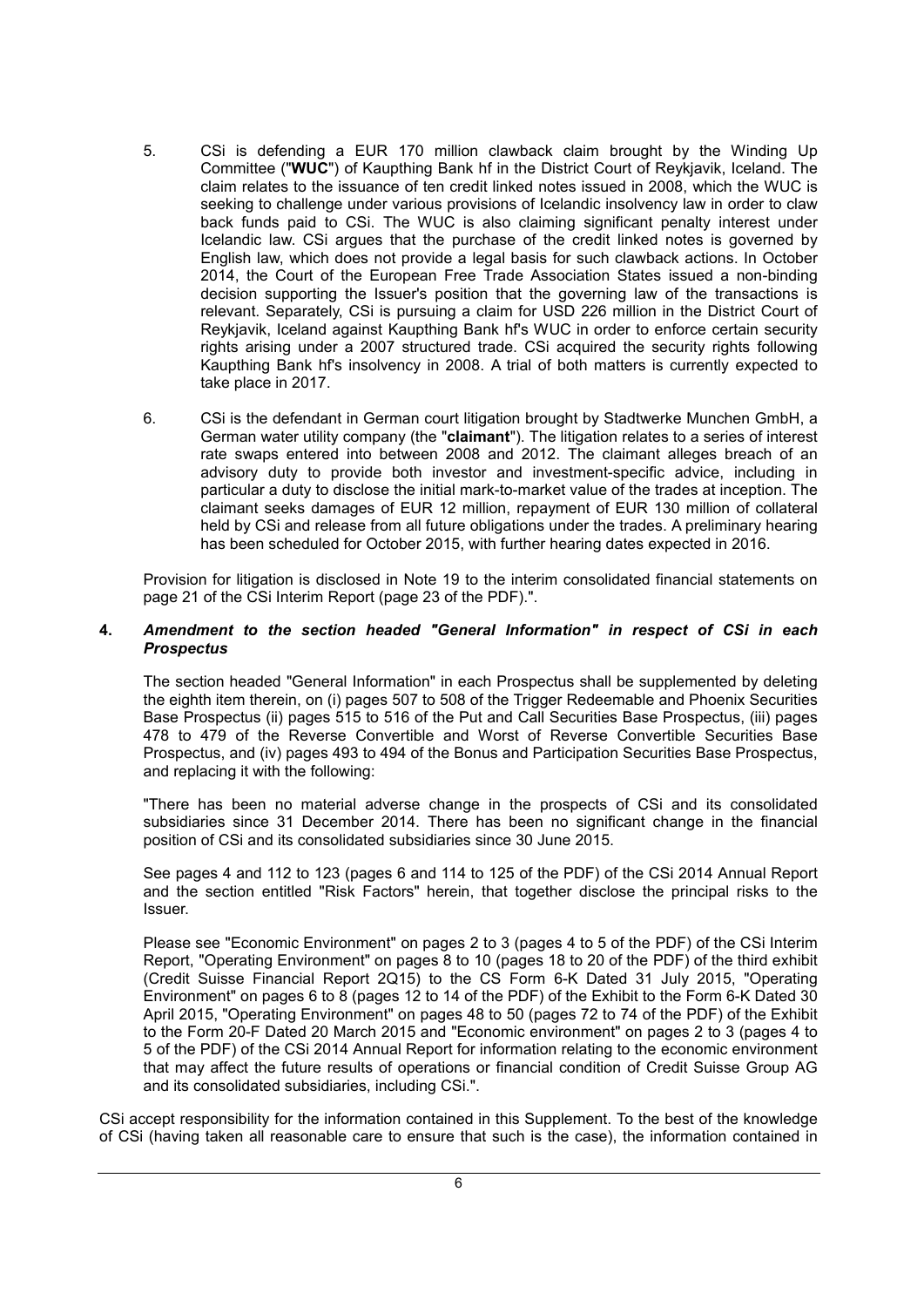this Supplement is in accordance with the facts and does not omit anything likely to affect the import of such information.

To the extent that there is any inconsistency between any statement in or incorporated by reference in each Prospectus by virtue of this Supplement and any other statement in or incorporated by reference in any Prospectus, the statements in or incorporated by reference in such Prospectus by virtue of this Supplement will prevail.

In accordance with Article 13 paragraph 2 of the Luxembourg Law, investors who have already agreed to purchase or subscribe for the Securities to be issued by CSi only before this Supplement is published have the right, exercisable before the end of 11 September 2015 (within a time limit of two working days after the publication of this Supplement), to withdraw their acceptances.

This Supplement and the documents incorporated by reference by virtue of this Supplement have been filed with the CSSF and this Supplement and the documents incorporated by reference by virtue of this Supplement will be available on the website of the Luxembourg Stock Exchange, at [www.bourse.lu](http://www.bourse.lu/).